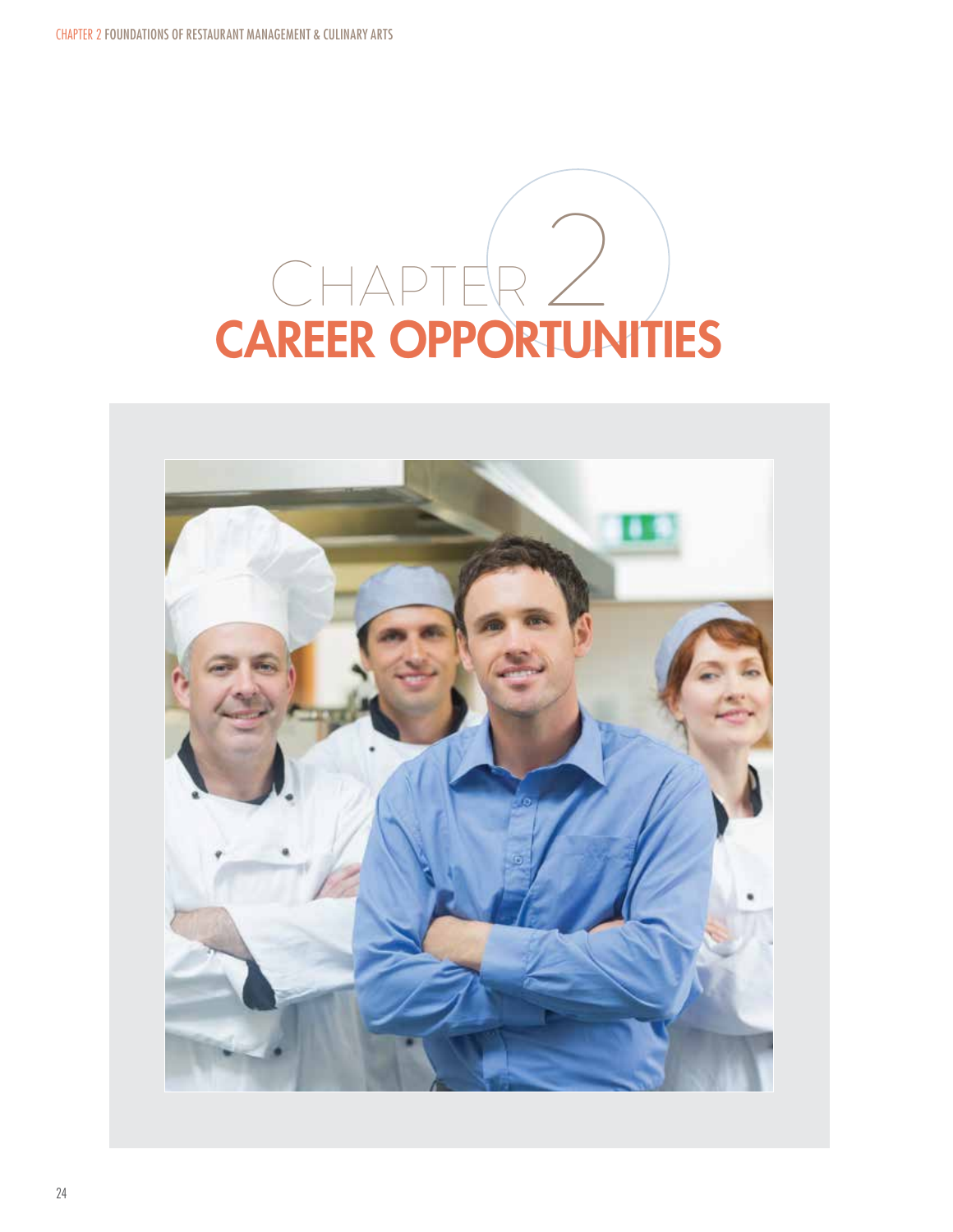

- 1 What are the career opportunities in the restaurant and foodservice industry? How are they typically categorized?
- 2 What are some of the popular entry-level jobs in the restaurant and foodservice industry?
- 3 What skills do restaurant and foodservice professionals need?
- 4 What things can help you manage your health and wellness throughout a restaurant and foodservice career?
- 5 How are time and stress connected? How can you manage these forces?
- 6 What is the importance of professional development?



Front of the house Back of the house Entry-level job **Career** Career pathway

**Mentor Stress** Stress management Time management **Networking**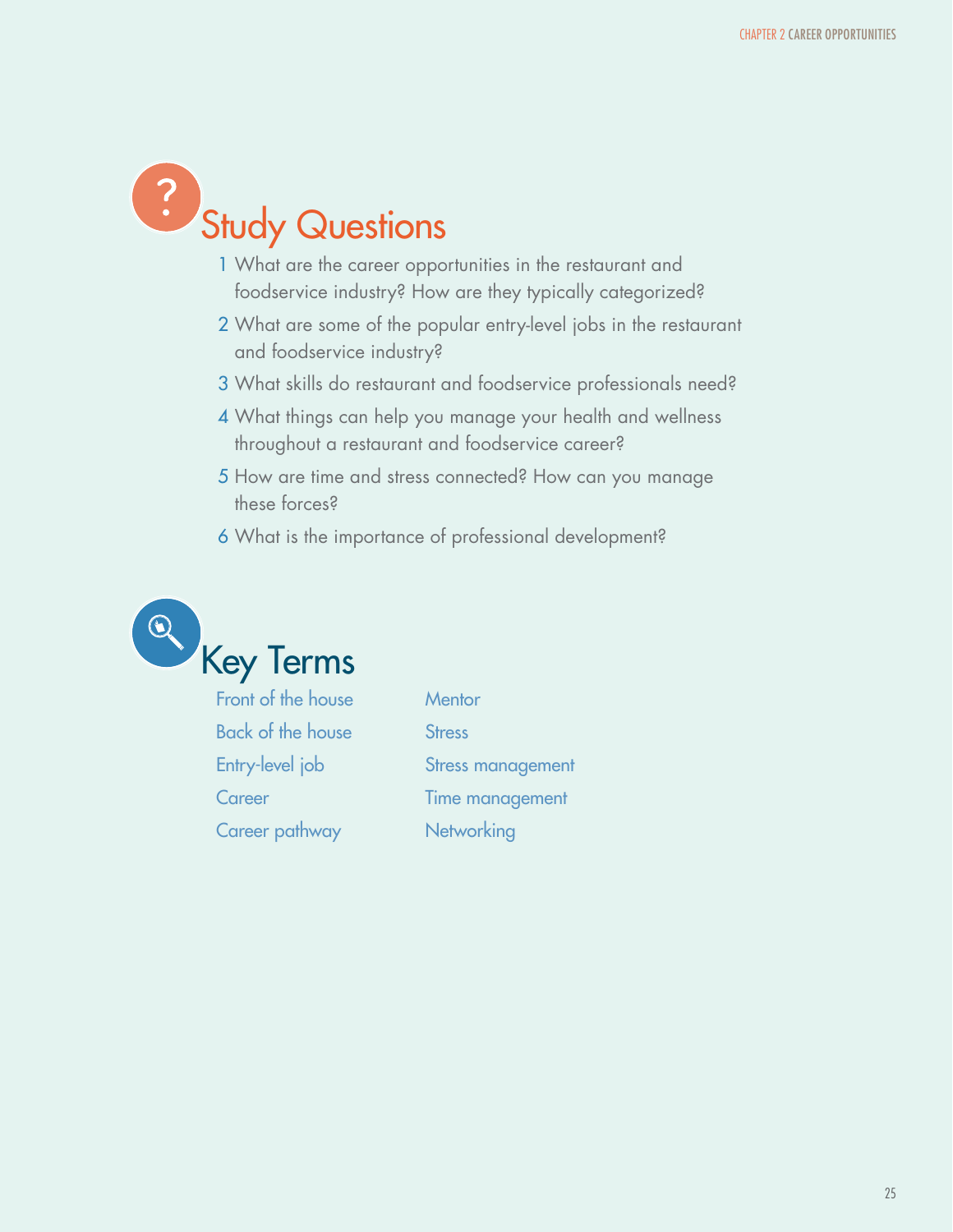

**INTRODUCTION FOODSERVICE CAREER PATHWAYS SKILLS NEEDED FOR A SUCCESSFUL CAREER A SELECTION OF CAREERS HEALTH AND WELLNESS STAYING EDUCATED AND INVOLVED** 



Figure 2.1: A front-of-the-house hostess ready to greet and seat guests.



Figure 2.2: Diners are able to see these back-of-thehouse chefs at work in an exhibition kitchen.

## **INTRODUCTION**

ONE IN THREE AMERICANS GET THEIR FIRST JOB IN THE RESTAURANT AND FOODSERVICE INDUSTRY. MILLIONS OF PEOPLE THEN GO ON TO HAVE REWARDING, LIFE-LONG CAREERS. MANY OF TODAY'S MANAGERS WILL GO ON TO HAVE A JOB TENURE OF 20 YEARS OR MORE.

The restaurant and foodservice sector offers a tremendous variety of jobs and career paths. This chapter focuses on what the industry has to offer. You will get a chance to look at the various employment opportunities that are available. Positions span from entry-level to executive and cover more than you might think. You will also learn about the skills you need to be successful in the industry, from the start and as you work your way up.

## **FOODSERVICE CAREER PATHWAYS**

For organizational purposes, jobs in the restaurant and foodservice industry are divided into two categories: front of the house and back of the house.

Front-of-the-house employees serve guests directly. Front-of-the-house positions include managers, assistant managers, banquet managers, dining room managers, maître d's, hosts/hostesses, cashiers, bar staff, serving staff, and busers. Figure 2.1 shows a hostess working the podium and seating guests.

Back-of-the-house employees work outside the public space. Back-of-the-house positions include chefs, line cooks, pastry chefs, crew (or shift) supervisors, dish washers, bookkeepers, storeroom clerks, purchasers, and menu planners. While these employees do not ordinarily serve guests directly, they are service professionals because they support the employees.

In recent years, cooks and chefs have become more involved with their guests, especially through visits to the dining room and "kitchen" tables that allow guests a closer view of the operation's inner workings. Exhibition kitchens, as seen in Figure 2.2, are also popular with diners. The kitchens become part of the dining experience, meaning the back-of-the-house staff is more directly involved with guests. In environments like these, the back-of-the-house staff can benefit from some customer service training.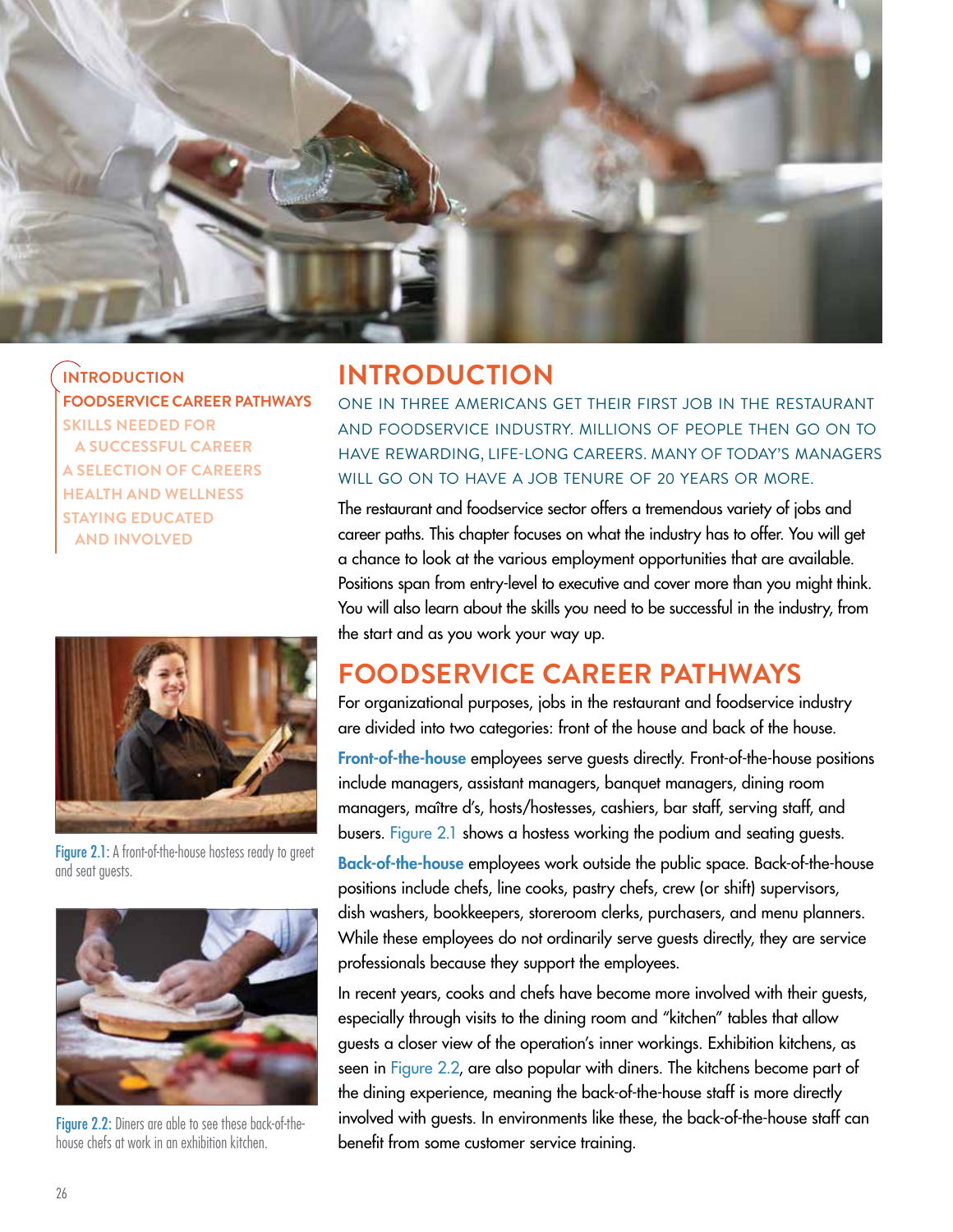#### **Entry-Level Jobs**

As your career interests become more defined, you can expect to begin in an entry-level position. An entry-level job is one that requires little or no previous experience. These jobs are an important starting point for all career pathways. Entry-level jobs usually lead to other positions with more responsibility that require more experience and/or specialized skills. The restaurant and foodservice industry offers many entry-level positions, and the industry as a whole is expected to generate more new jobs than any other service industry over the next decade.

Entry-level jobs in the restaurant and foodservice industry include host/hostess, buser (see Figure 2.3), assistant cook, server, expediter, and dish washer (see Figure 2.4). It is easy to see why these jobs are important to the operation. Each role is important to the success of the business as a whole. The operation can only be as good as its team.

Table 2.1 provides brief descriptions of some of the popular front-of-the-house, entry-level positions in the industry.

#### $\mathbb{Z}$ **VIDEOEntry-Level Jobs**  For a video on entry-level jobs, please go to: Textbooks.Restaurant.org/Videos.



Figure 2.3: A front-of-the-house buser clears a table after guests have left.



Figure 2.4: Dish washers clean dishes, utensils, and equipment in the back of the house.

#### **TABLE 2.1: FRONT OF THE HOUSE**

| <b>JOB</b>                       | <b>PRIMARY RESPONSIBILITIES</b>                                                                                                                                                                                                                                                                                                                         |
|----------------------------------|---------------------------------------------------------------------------------------------------------------------------------------------------------------------------------------------------------------------------------------------------------------------------------------------------------------------------------------------------------|
| Hosts/hostesses                  | • Provide a first impression of the operation to guests<br>• Assist guests with coats or other items to be stored<br>while eating<br>• Take reservations<br>• Take guests to their table<br>• Offer farewells and thanks to exiting guests<br>• Answer phone questions about the operation-hours, credit<br>cards accepted, what the menu is like, etc. |
| <b>Cashiers</b>                  | • Process payments (sometimes combined with a host or<br>hostess's other tasks)<br>• Offer farewells and thanks to exiting guests                                                                                                                                                                                                                       |
| <b>Servers</b>                   | • Greet guests at their tables<br>• Take and serve orders<br>• Check on guests throughout the dining experience<br>• Deliver the bill-or "check"-to guests at the end of their meal                                                                                                                                                                     |
| Quick-service<br>counter servers | • Greet guests (who are usually in a line, not seated)<br>• Take orders<br>• Process payments<br>• Offer thanks to guests                                                                                                                                                                                                                               |
| <b>Busers</b>                    | • Clear plates<br>. Clean tables (during meals and after guests have eaten)<br>• Set tables for new guests                                                                                                                                                                                                                                              |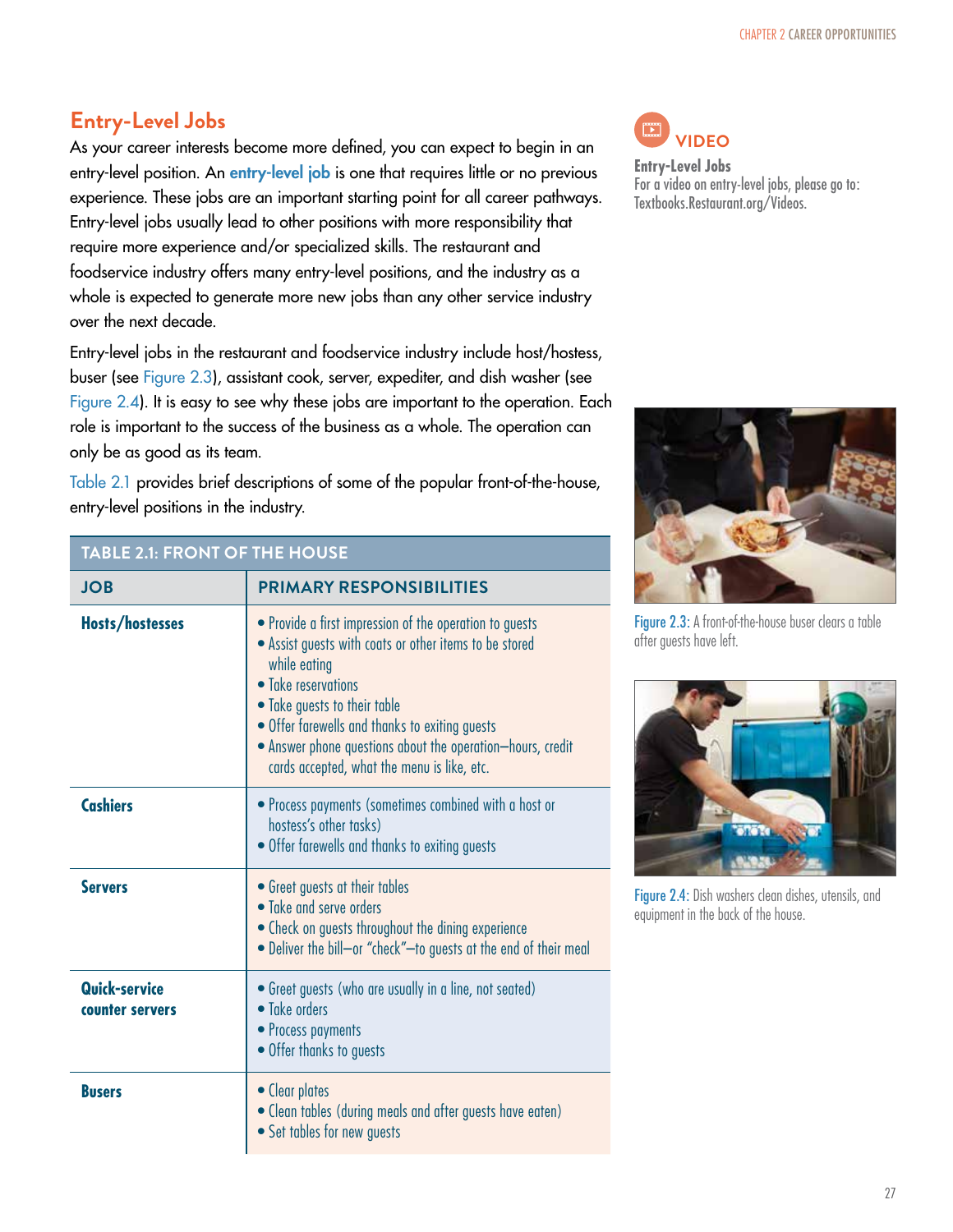The people in these front-of-the-house jobs have a very large impact on how much guests like their dining experiences. Friendly and positive interactions with guests are critically important to ensure that the guests will want to return. Servers especially must have an open and enthusiastic approach to talking to guests, as they are the people interacting with the guests the most. Busers also play an important role, as their work reflects the operation's attention to detail, pace, and level of service.

Table 2.2 provides brief descriptions of some of the popular back-of-the-house, entry-level positions in the industry.

| <b>TABLE 2.2: BACK OF THE HOUSE</b> |                                                                                                                                                  |  |
|-------------------------------------|--------------------------------------------------------------------------------------------------------------------------------------------------|--|
| <b>JOB</b>                          | <b>PRIMARY RESPONSIBILITIES</b>                                                                                                                  |  |
| <b>Prep cooks</b>                   | • Help the more experienced cooks and chefs to prepare orders<br>• Portion out food, precook food, and prepare ingredients<br>ghead of time      |  |
| <b>Dish washers</b>                 | • Clean and sanitize dishes, utensils, and cooking equipment<br>• Replenish service areas to ensure staff has what it needs to<br>service guests |  |

# **INDUSTRY**

#### **Getting Your Foot in the Door**

Finding your first entry-level job in the restaurant and foodservice industry might seem a little intimidating. You can learn more about the possibilities by researching job descriptions online. Be prepared to apply by having your résumé and references ready. Spread the word to family and friends that you are looking for work. Most importantly, stick with it. A job search often takes patience and time.

Although these back-of-the-house positions do not typically have any guest contact, they are still important when it comes to guest satisfaction. Of course, the food that the prep cooks help to create makes a major impression on guests. A dish washer's work is equally visible. Clean plates and utensils are essential for guests to eat safely and comfortably.

Jobs in foodservice can be varied and unique. Through entry-level positions and continued education, successful career pathways can lead you to higher-level jobs. Such jobs include positions in operations management, financial management, human resources management, culinary and nutrition management, research and development, marketing, and many other areas.

# KNOWLEDGE CHECK

- 1 Explain the difference in responsibilities between front-ofthe-house and back-of-the-house employees. Provide examples.
- 2 What is an entry-level job?
- 3 Describe five popular positions in the front of the house.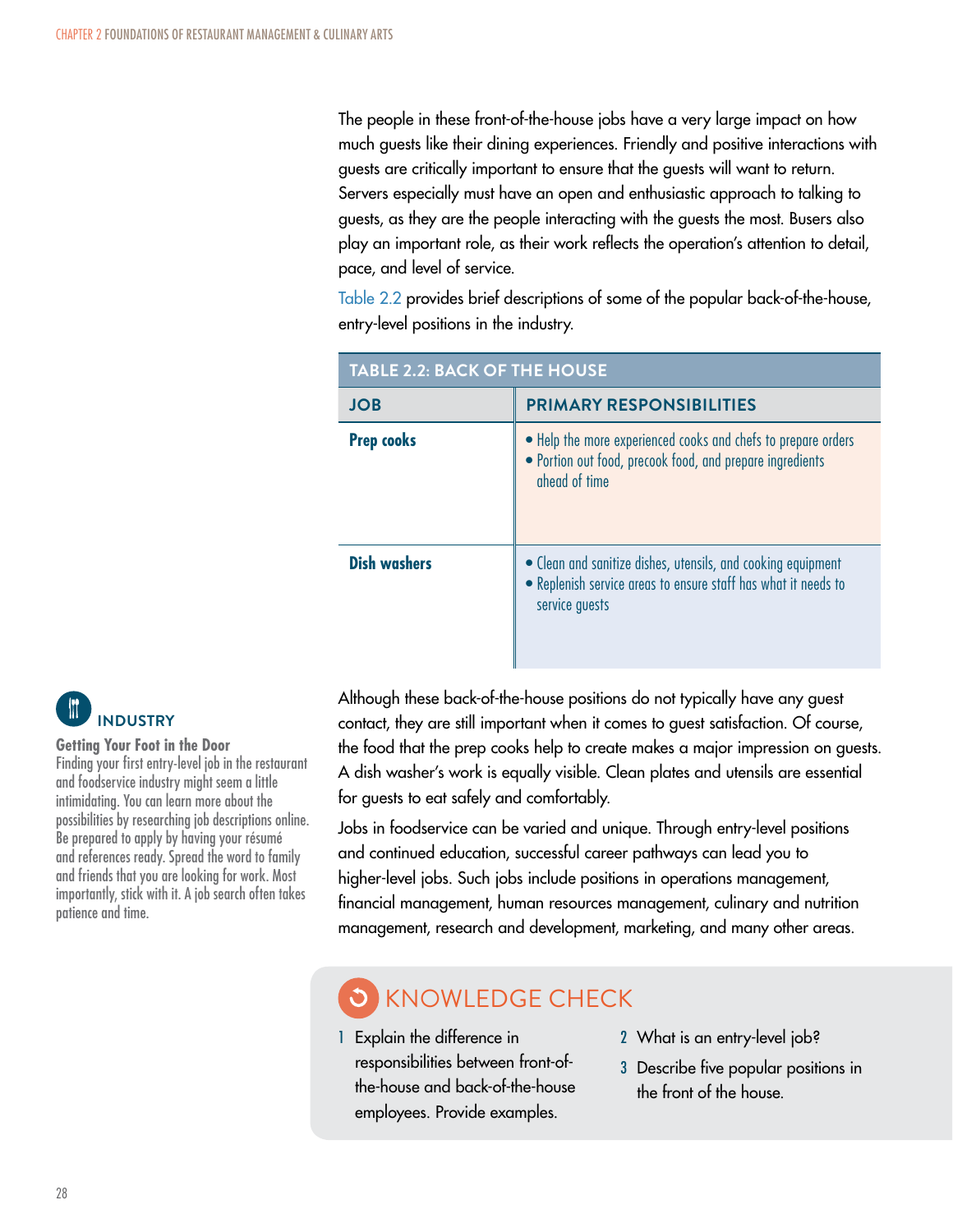## **SKILLS NEEDED FOR A SUCCESSFUL CAREER**

As you probably know, a career is a profession or work in a particular field that individuals choose for themselves. People advance in their careers by mastering the skills needed for their jobs and by showing that they are qualified to take on new responsibilities. Training and experience are important, but employers are also looking for certain skills. Students can develop some of these while they are still in school.

Training and additional education can help motivated individuals move through their career pathway. A career pathway is a series of jobs through which people can advance to further their careers. All of these skills become more complex as individuals progress from beginner to intermediate to advanced for each stage of their career:

- Communication and teamwork: The ability to communicate effectively is important for virtually any job. Communication skills include writing, speaking, reading, and listening. Understanding and following directions are also important. Employees, especially in the restaurant and foodservice industry, must be team players, doing their share of the workload. Sometimes, employees also must be willing to do more than their share of work for a team, if that is what it takes to get the job done.
- Positive attitude: Maintaining a positive attitude is a key attribute of any employee, as shown in Figure 2.5. Employers, customers, and coworkers value a person who is enthusiastic and optimistic. The challenge is keeping this attitude even when things are going wrong.
- Willingness to learn: Learning new information and new ways of doing things is important to career success. Employees who advance are the ones who are willing to learn new skills and techniques and not think that the way they know is the only way to do something. Stay flexible.
- Technology skills: Technology is critical to success. Most jobs today require basic knowledge of computers. Computer skills are also valuable in the restaurant and foodservice industry. For example, in many restaurants, servers place orders on computers; cashiers and counter servers in quick-service operations use computerized cash registers.
- Math skills: Math skills are also essential, even though computers may be used. For example, servers and bartenders often work with tip percentages. Ordering product also requires a strong sense of prices, quantities, and discounts. Back-of-the-house positions count, weigh, and measure items frequently in addition to calculating yields and converting recipes.
- Analyzing and problem solving: Critical thinking and problem solving are also important skills to develop. Employers value employees who can think of fresh solutions to problems.

#### **INTRODUCTION FOODSERVICE CAREER PATHWAYS SKILLS NEEDED FOR A SUCCESSFUL CAREER A SELECTION OF CAREERS HEALTH AND WELLNESS STAYING EDUCATED AND INVOLVED**



Figure 2.5: Maintaining a positive attitude in an entry-level position will go a long way toward advancing your career.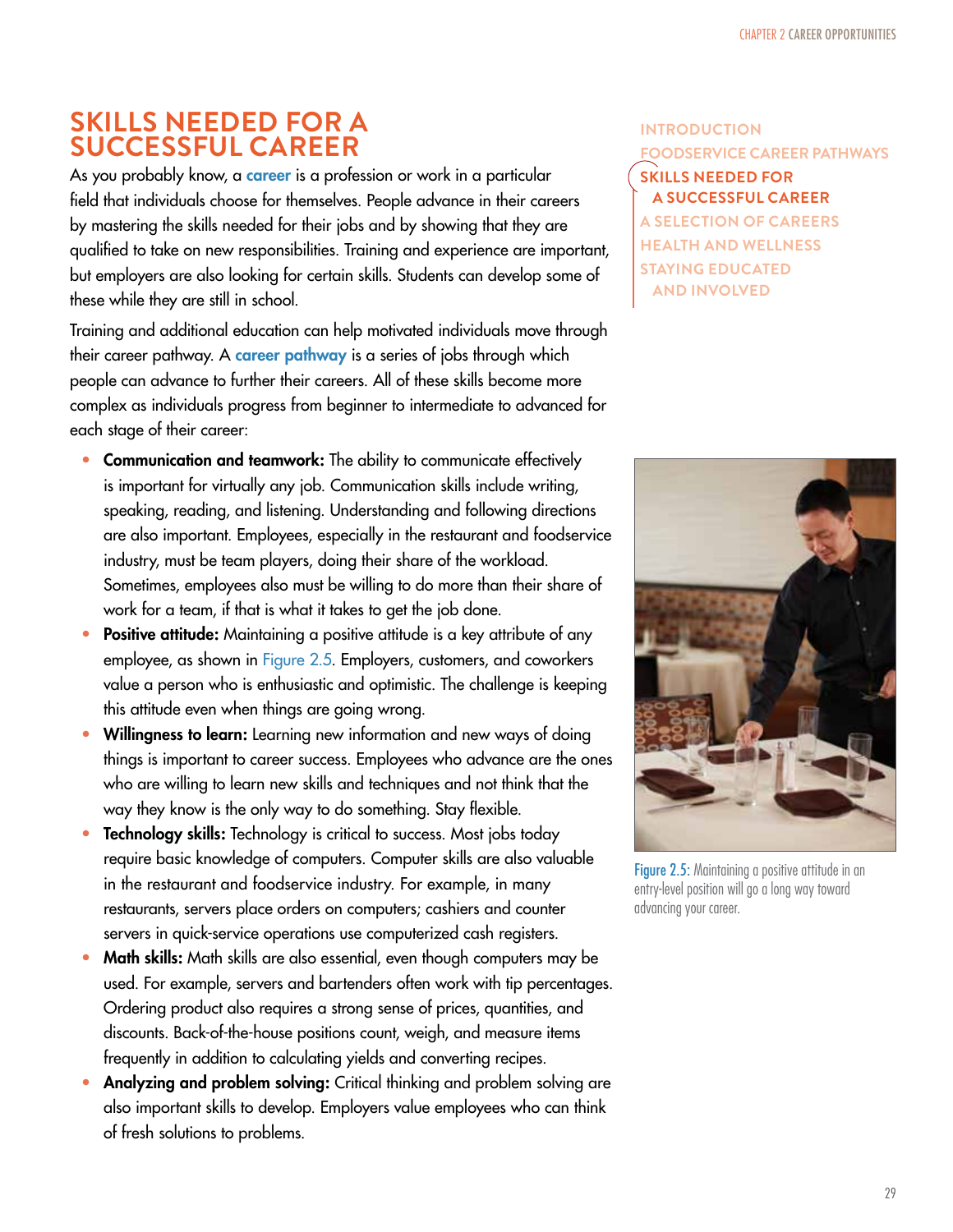

**Skills Needed for a Successful Career**  For a video on the skills needed to have a successful career, please go to: Textbooks.Restaurant.org/Videos.



Figure 2.6: A server delivering chicken parmesan to a guest.

# **POD YOU KNOW**

According to the U.S. Bureau of Labor Statistics, as of 2015:

- The median hourly pay of servers, without tips, was \$9.25.
- Foodservice managers earned a median base salary of \$48,690 per year.
- Chefs and head cooks earned a median base salary of \$41,500 per year.
- Knife and other equipment skills: Knowing how to use the basic tools and equipment is essential to working in a kitchen. To progress in a restaurant or foodservice career, employees should seek to broaden the number of techniques and processes they learn to perform. This helps to increase their versatility and makes an employee more likely to advance.
- Food safety knowledge: You must keep food safe, no matter how busy a shift might be. Knowing how and why to keep food safe will ensure customers never get sick from the food served. Food safety knowledge is fundamental to every operation in the industry.
- Product knowledge: Servers who know details about menu items better meet their customers' needs. In the back of the house, this knowledge helps produce high-quality food consistently. It can also help keep guests with food allergies safe.

As individuals progress through a restaurant and foodservice career, they learn skills from all areas of the restaurant. They might be involved in every step of the flow of food through the operation, from writing specifications for what food they want to buy to delivering chicken parmesan to a table, as shown in Figure 2.6. Successful restaurant managers assist in all areas of the restaurant operations. Managers are responsible for all areas of the restaurant environment. Sometimes that means taking a drink order or helping the kitchen get through a lunch rush. The environment a manager creates is just as important for the customer as it is the employee.

#### **How to Develop These Skills**

No matter what career you intend to pursue, you can do many things to help develop your skills:

- Make a commitment to put forth your best effort in all that you do.
- Work part-time in the industry while in school to gain experience.
- Take on challenges in school and work to learn new skills.
- Be active in school clubs and activities.
- Volunteer time in the community. For example, you can help in a local soup kitchen, nursing home, or food bank.
- Take some time to research, read, and learn on your own.
- Get access to a computer if you can. Become familiar with basic computer functions and software programs, including word processing, spreadsheets, presentation software, and effective Internet searching.
- Take advantage of every opportunity to improve learning and work habits while you are still in school and working part-time. The more you practice these habits now, the farther you will be able to advance in your career.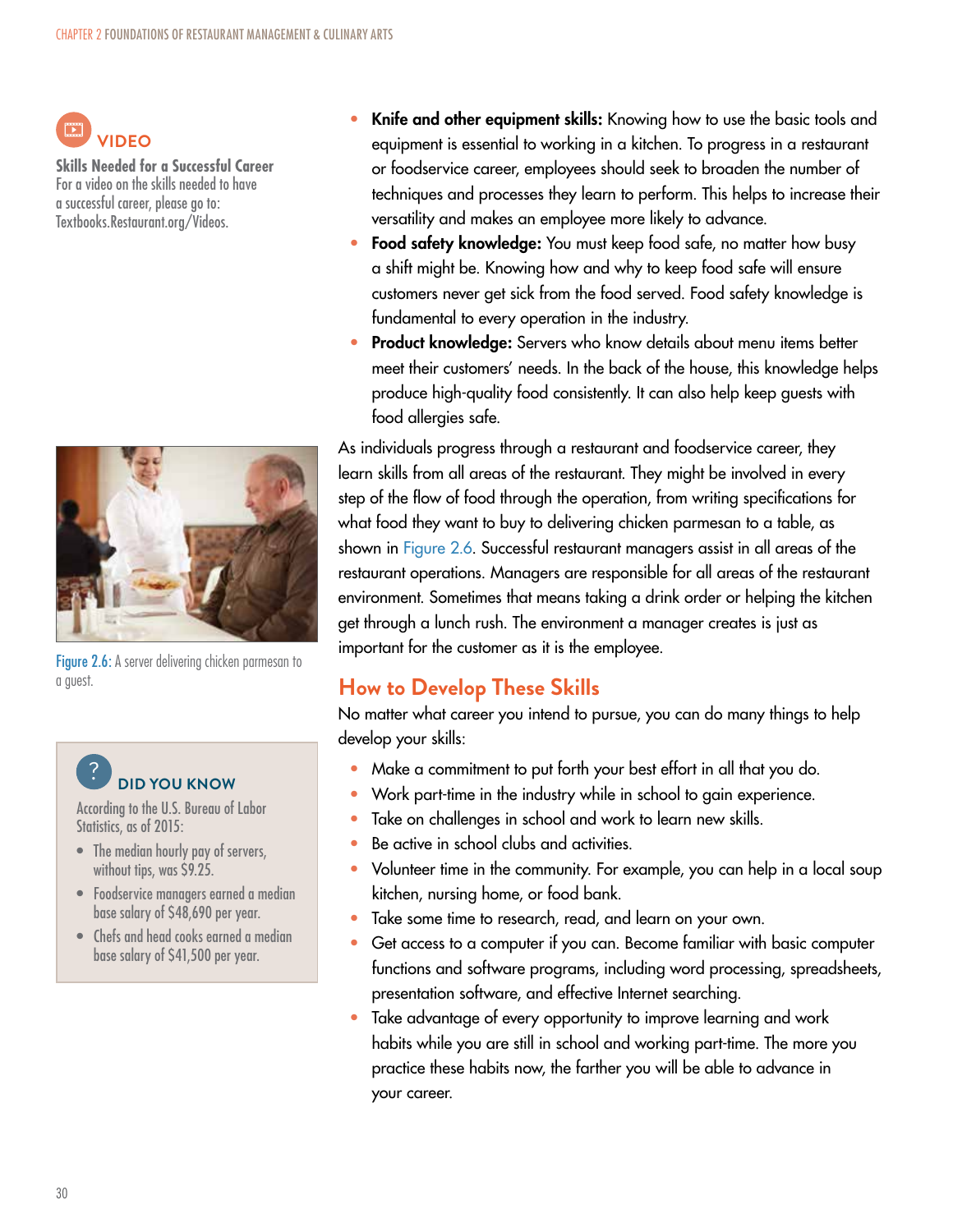Begin to look for someone whom you can call a mentor. A mentor is someone who can play the role of a wise advisor to help guide you along your career path. See Figure 2.7. Ideally, this person will be a mature individual with an established career of his or her own. Mentors can be either personal or professional. Personal mentors are individuals who are focused on your personal fulfillment and supportive of your professional growth. Professional mentors are individuals whom you typically work with and who are focused on your professional growth and supportive of your personal growth. A mentor should be available to offer insights, coach, be a sounding board, and provide feedback on career-development plans and progress.

Along with identifying a mentor who can help with your personal and professional development, also develop a strong relationship with one of your current supervisors. The more a supervisor understands your goals and desire to learn new skills, the more likely it is you will get opportunities to grow.



Figure 2.7: A chef giving employees valuable advice.

## ESSENTIAL SKILLS MAKING THE MOST OF A MENTOR

Developing a relationship with a mentor, as shown in Figure 2.8, is one of the most rewarding things you can do personally and professionally. Identify candidates you believe you can learn from, and then talk with them about their willingness to help in your growth before you make a final selection. Although it is wise to have a single mentor, remember that good advice can come from many places. Someone who is not a strong mentor candidate may still be a good source of information and assistance in your growth.

Here are some ways to work with a mentor:

- 1 Make regular appointments with a mentor. Be respectful of the person's time. Be attentive and committed to set career goals.
- 2 Be prepared with a meeting outline to discuss agreed-upon topics. Be focused on the meeting and your career needs. This person is committing time to you, so in return make it as easy as possible to participate.
- 3 Be responsible. If you want a recommendation letter for a school, scholarship, or job, do not wait until just before the deadline to ask a mentor. Always present yourself in the best possible light, and think and plan ahead when working with your mentor.
- 4 Express appreciation in a professional way. A thank-you note or email is always appropriate.



Figure 2.8: A mentor happily shares her knowledge with an attentive learner.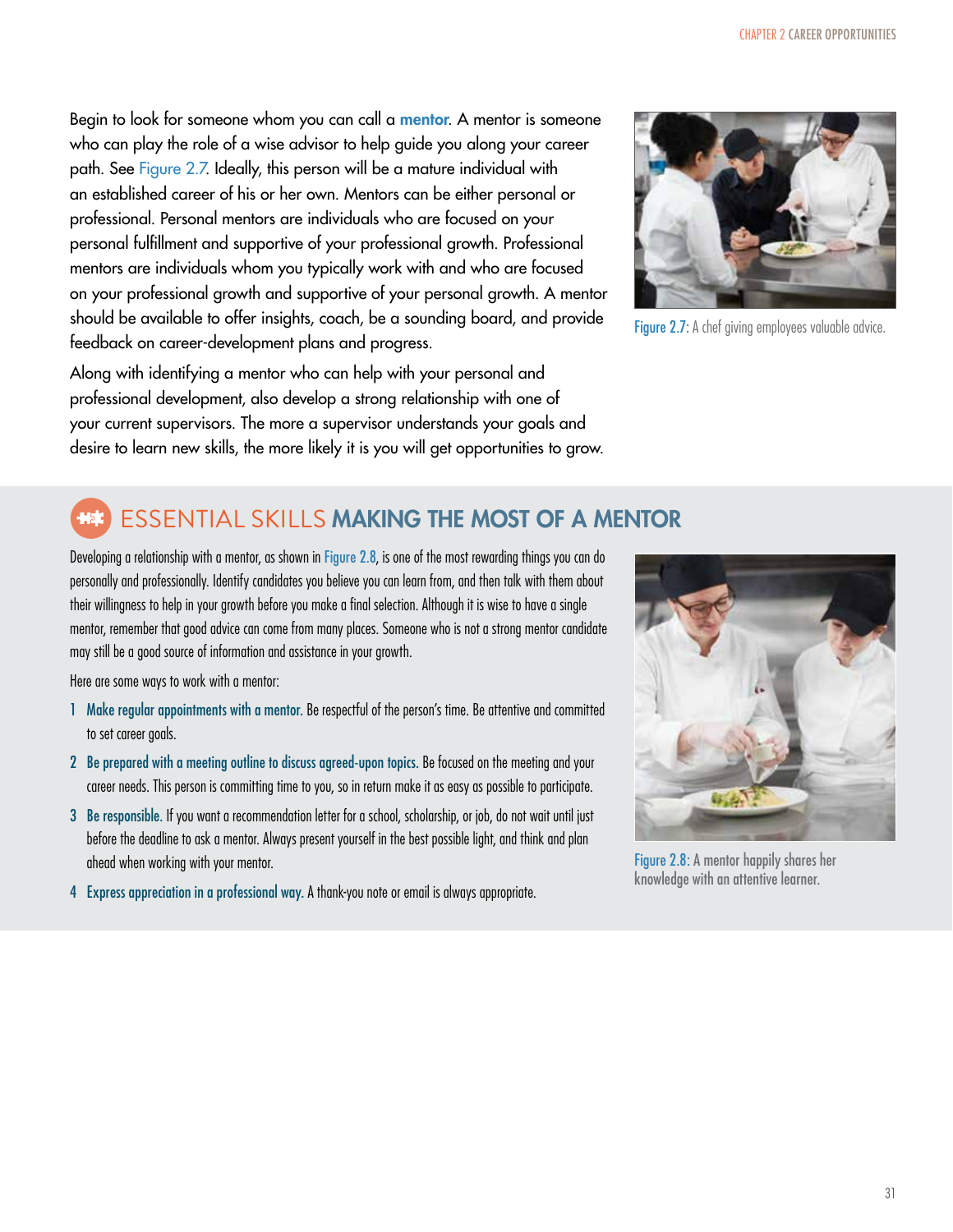**INTRODUCTION FOODSERVICE CAREER PATHWAYS SKILLS NEEDED FOR A SUCCESSFUL CAREER A SELECTION OF CAREERS HEALTH AND WELLNESS STAYING EDUCATED** 

**AND INVOLVED** 

# **A SELECTION OF CAREERS**

Now that you have an understanding of the entry points into the restaurant and foodservice industry, it is time to look at some of the long-term career opportunities that are available. Table 2.3 provides a brief description of a selection of careers in the restaurant and foodservice industry.

The jobs explained in the table focus mainly on what happens inside a restaurant or foodservice operation. But there is a tremendous variety of career opportunities available in the industry that go beyond the four walls of a restaurant business. A few examples that you might consider exploring include:

- Food science
- Culinary research and development
- Nutrition and dietetics
- Facilities and engineering
- Marketing and sales
- Accounting and financial management
- Human resources

Figure 2.9 shows a variety of foodservice employees in their uniforms or work clothes.



Figure 2.9: A variety of foodservice employees.

**PID YOU KNOW** 

There are more than 14 million restaurant industry employees. It is estimated that there will be an additional 1.7 million new restaurant jobs created by 2025.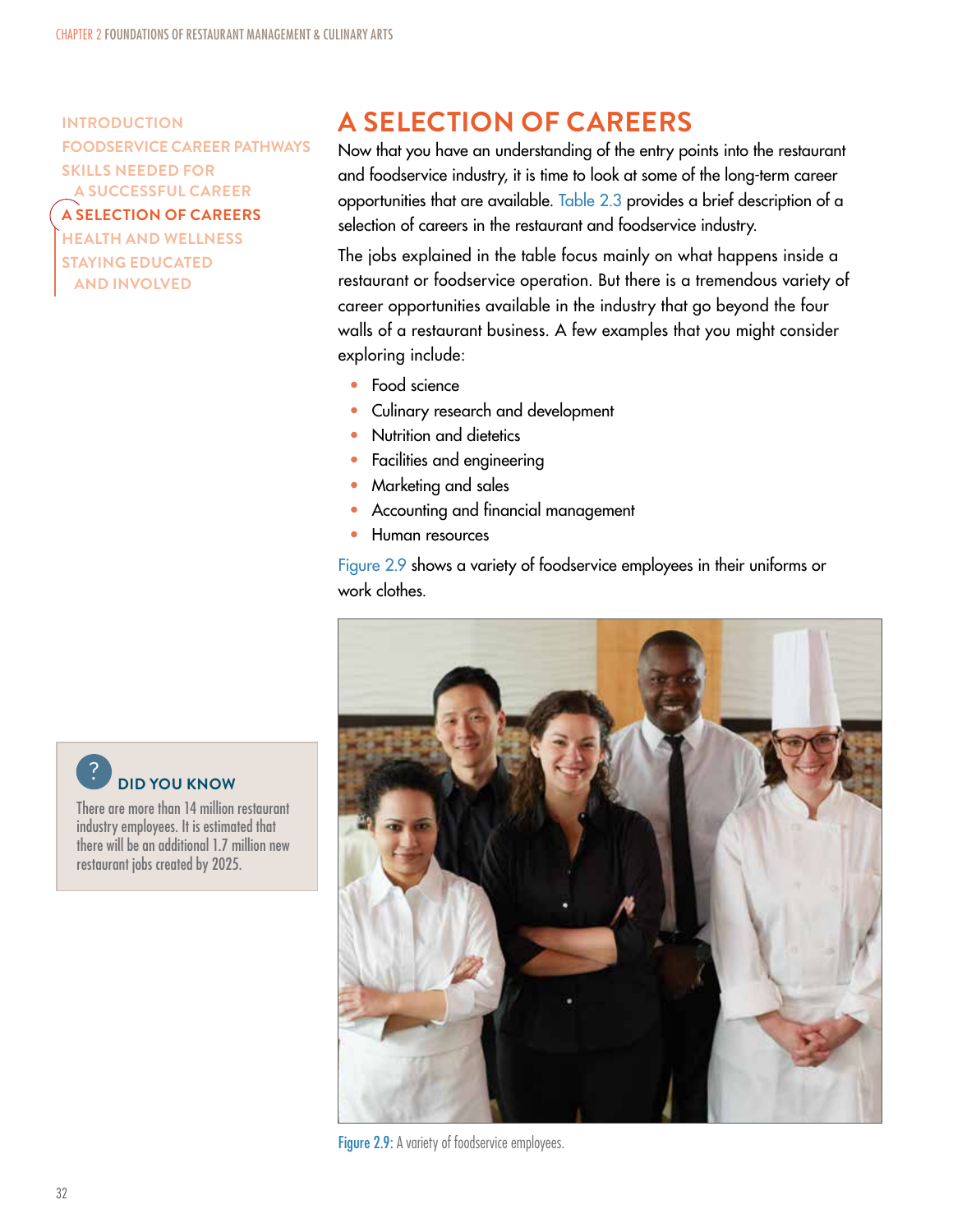| TABLE 2.3: CAREERS IN THE RESTAURANT AND FOODSERVICE INDUSTRY |                                                                                                                                                                                                                                                                                                                                                                                                                                                                     |  |
|---------------------------------------------------------------|---------------------------------------------------------------------------------------------------------------------------------------------------------------------------------------------------------------------------------------------------------------------------------------------------------------------------------------------------------------------------------------------------------------------------------------------------------------------|--|
| <b>CAREER</b>                                                 | <b>DESCRIPTION OF RESPONSIBILITIES</b>                                                                                                                                                                                                                                                                                                                                                                                                                              |  |
| <b>Owner/operators and</b><br>entrepreneurs                   | Owner/operators and entrepreneurs own and run their own businesses. Successful entrepreneurs must dedicate themselves<br>to their businesses. They need to be well organized and committed to working long hours in addition to having a strong<br>general knowledge of business practices. Entrepreneurs are usually risk-takers who work well without supervision.                                                                                                |  |
| <b>District managers</b>                                      | District managers are responsible for multiple operations in a particular region. They work closely with both offices and the<br>restaurants' general managers to ensure the operations are running correctly. They need solid leadership skills and show an<br>ability to make complex decisions quickly.                                                                                                                                                          |  |
| <b>General managers</b>                                       | General managers are responsible for the overall planning, direction, and coordination of the operation. They are<br>responsible for hiring, promoting, and terminating employees. They leave the day-to-day management of various functions<br>to the managers, who report back to them.                                                                                                                                                                           |  |
| <b>Managers</b>                                               | Responsibilities of managers are often divided into categories within an operation, such as catering, beverage, kitchen, and<br>dining room. They are responsible for hiring and supervising employees; staff training; maintaining an operation and its<br>property; keeping food safe; keeping guests and employees safe; marketing and promoting the operation; ensuring profits;<br>keeping costs down; purchasing and storing food; and other necessary tasks. |  |
| <b>Assistant managers</b>                                     | Assistant managers are responsible for helping the managers. This is the usual training position for future managers.<br>Assistant managers are also typically assigned focus areas such as catering, beverage, kitchen, housekeeping, and dining<br>room operation.                                                                                                                                                                                                |  |
| <b>Executive chefs</b>                                        | Executive chefs are a part of an operation's management team. Executive chefs oversee the entire kitchen, from supervising<br>all kitchen employees to purchasing food supplies and making decisions about menu items.                                                                                                                                                                                                                                              |  |
| <b>Sous chefs</b>                                             | Sous chefs are responsible for the kitchen team in the executive chef's absence and also lend their cooking expertise to<br>overall food preparation.                                                                                                                                                                                                                                                                                                               |  |
| <b>Banquet chefs</b>                                          | Banquet chefs are responsible for catered parties, functions, and banquets. Banquet chefs usually work in lodging<br>operations and clubs. They work closely with the catering department in an operation.                                                                                                                                                                                                                                                          |  |
| <b>Pastry chefs</b>                                           | Pastry chefs are responsible for pastry and baking production in an operation. Most pastry chefs work in hotels, fine-dining<br>restaurants, and restaurants with high volumes of customers.                                                                                                                                                                                                                                                                        |  |
| <b>Station cooks</b>                                          | Station cooks can be responsible for a variety of areas within a kitchen. The pantry cook, or garde-manger, is responsible<br>for cold food and buffet arrangements. The roast cook prepares meat, poultry, and fish. The sauce and stock cook prepares<br>sauces and stocks. The vegetable cook prepares vegetables and soups, and the pastry cook prepares desserts and specialty<br>baked goods.                                                                 |  |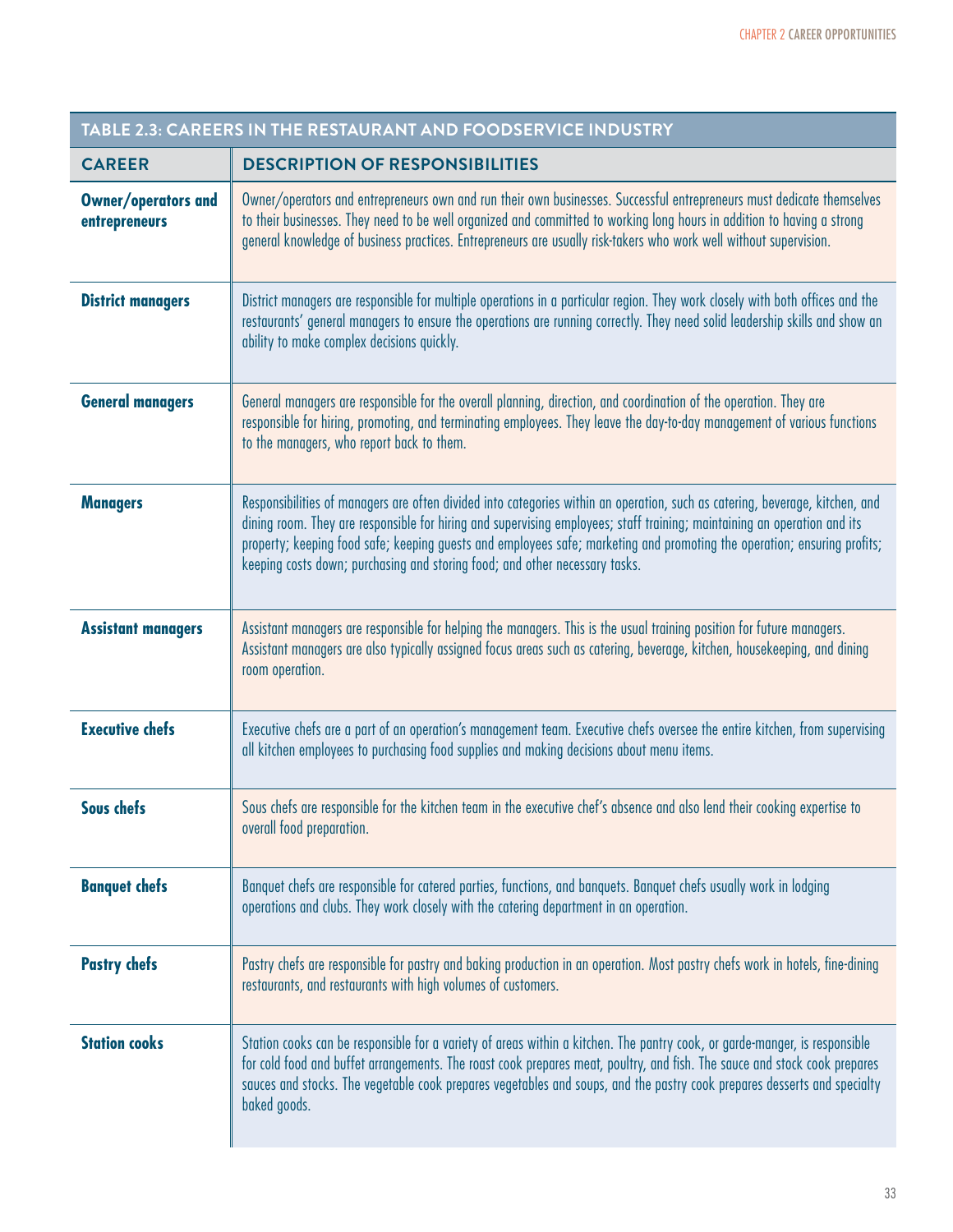**INTRODUCTION FOODSERVICE CAREER PATHWAYS SKILLS NEEDED FOR A SUCCESSFUL CAREER A SELECTION OF CAREERS HEALTH AND WELLNESS STAYING EDUCATED AND INVOLVED** 



Figure 2.10: Focus on wellness with exercise.

# **HEALTH AND WELLNESS**

Employees of the restaurant and foodservice industry, especially those just starting out, often work long hours in physically and mentally demanding jobs. It can seem overwhelming at first. But one of the best things to remember about this industry is that it will reward good efforts. Some of the most successful CEOs and owners in the world started as dish washers. Some of the most famous chefs did, too.

The most important thing employees can do to ensure that they advance in a restaurant and foodservice career is to take care of their bodies and minds. See Figure 2.10. Staying healthy is the key to building skills, gaining experience, and achieving success (see Table 2.4).

#### **Stress and Time Management**

Ever feel like you do not have enough time in a day to do everything that you want to do while also doing all the things you need to do? If so, you are not alone. Most people want a life that balances work (or school) and home.

**Stress** is the condition where, or feeling that, demands exceed the resources available for use. One of the key resources a person has is time, which represents what he or she can accomplish in a given period of time. Far too often, people feel intense daily pressures.

Although most people can feel overwhelmed at times, tools are available to help them manage both their time and stress. Two critical areas needed for building a career are stress management and time management. The following are some stress indicators:

- Irritability and depression
- Headaches
- **Indigestion**
- Pain in neck and/or lower back
- Changes in appetite or sleep patterns

Stress may be caused by factors such as time pressures, grades, the desire to get into college, and relationships with friends, parents, and teachers. It might also be due to the loss of a family member, a breakup, constant changes, or a failure to accept what cannot be changed. Workplace challenges, such as a lack of planning or poor communication, also can contribute to stress levels.

Stress management is a process people use to identify what causes stress for them in the workplace as well as in their personal lives. Once a source of stress is identified, various strategies can be applied to minimize its effects.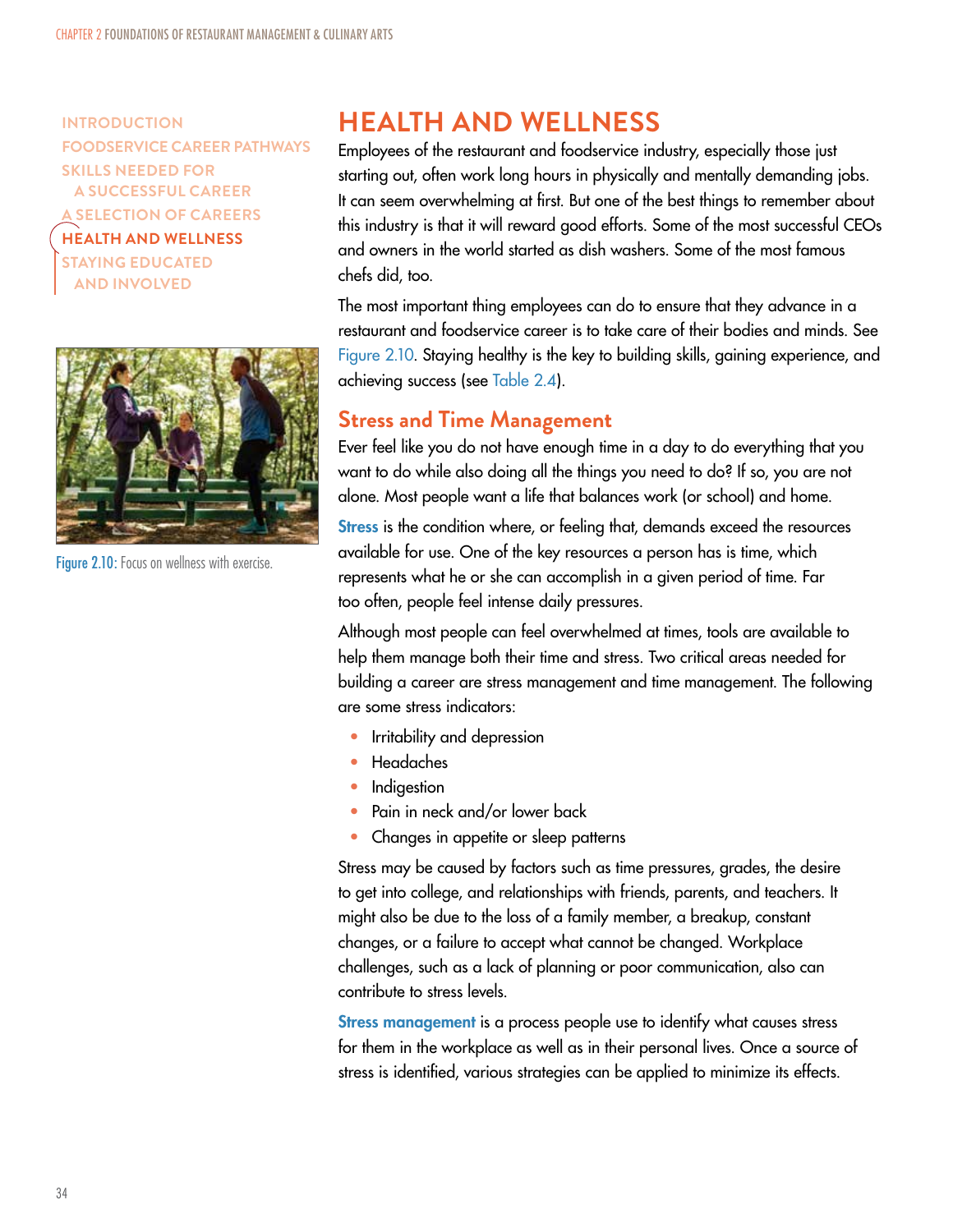| TABLE 2.4: TIPS FOR STAYING HEALTHY |                                                                                                                                                                                                                                                                                                                                                               |
|-------------------------------------|---------------------------------------------------------------------------------------------------------------------------------------------------------------------------------------------------------------------------------------------------------------------------------------------------------------------------------------------------------------|
|                                     | . Eat right: Eating healthy helps you avoid disease and maintain a high energy level.                                                                                                                                                                                                                                                                         |
|                                     | • Get exercise: Exercise is good for your body and will often lead to more energy. Be as active as<br>possible. Take the stairs when you get to work. Even five extra minutes of walking adds to an overall daily<br>exercise amount.                                                                                                                         |
|                                     | • Work-life balance: Because this type of work can be demanding, it is important to give yourself a break<br>in order to prevent burnout. Find an activity outside of work, such as a recreational sports team or hobby.<br>A balance between work and a personal life is key to ensure your passion for the job leads to a long<br>career pathway.           |
| Yoga                                | . Take advantage of the resources offered: Many companies offer resources like recreational sports<br>teams or company outings to allow employees to relax and recharge. Some companies also offer health and<br>wellness programs, including gym memberships. Use the vacation time you receive to take breaks as well.                                      |
|                                     | • Avoid substance abuse: Restaurants are famously fast paced, and some people can struggle with that<br>type of demanding environment. Using cigarettes, drugs, and alcohol as a way to cope can lead to life-long<br>problems. These substances can ruin careers and lives. Making legal, safe choices is the best plan for also<br>maintaining your health. |
|                                     | • Have a plan for saving money: As you gain experience and earn more responsibility in your career, you<br>will receive opportunities for jobs with greater pay. This will allow you the chance to save for large expenses<br>and could also help you take advantage of later opportunities.                                                                  |
|                                     | . Find a job that makes you happy: Are you happiest providing the highest level of service you can?<br>Do you want to build kitchens or design menus? Do you want to create the latest cuisine? Pursue what you<br>like, and choose a work culture that fits your personality.                                                                                |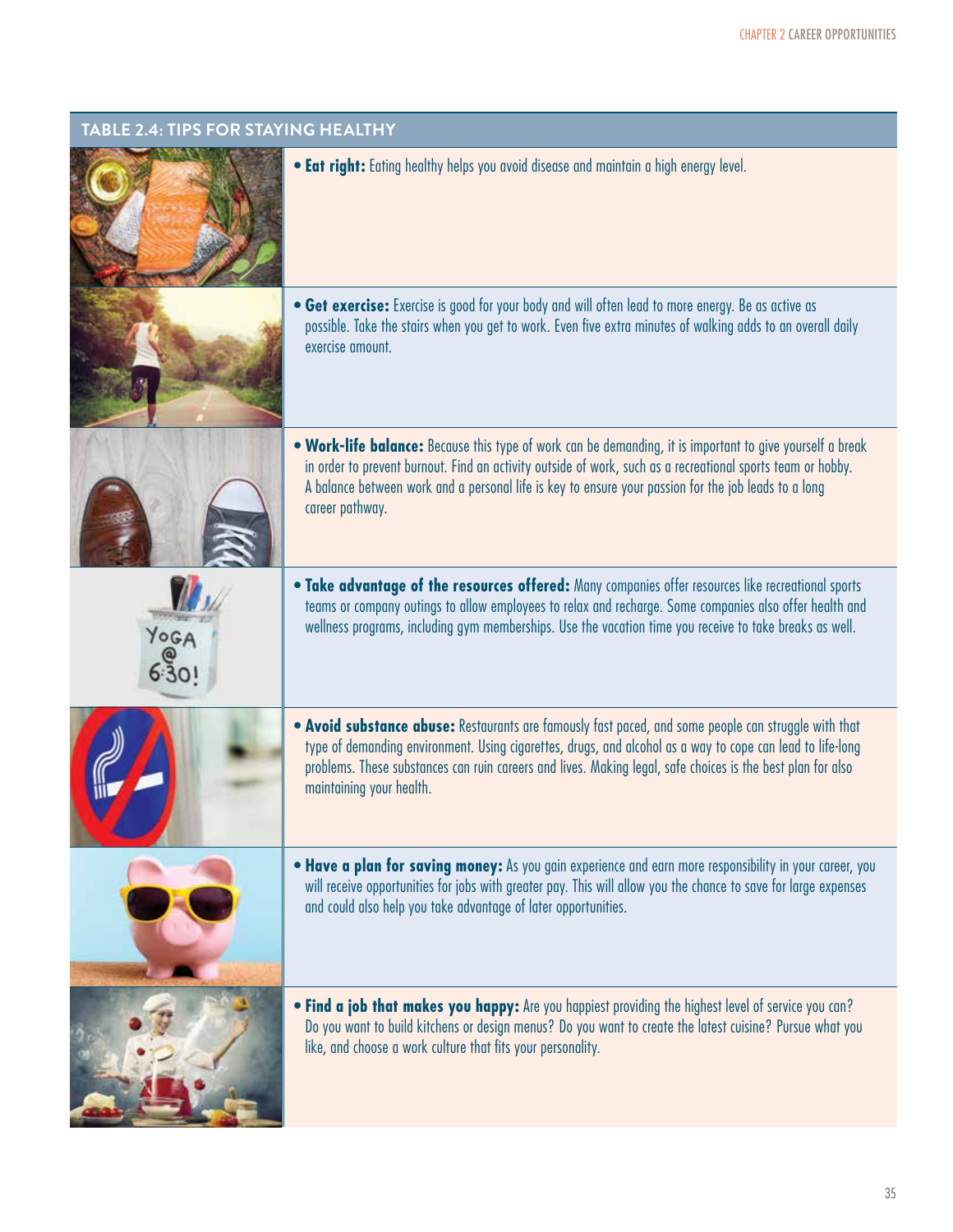# **TECHNOLOGY**

#### **There's an App for That**

Lots of tools are available to help with stress and time management–and you likely have access to them already. Most smartphones include daily planners, reminders, and note-taking apps. You can also find apps to help you organize as well as make decisions–or, of course, take a mental break.

Time management uses tools to increase a person's efficiency and productivity. To manage time effectively also means to know how to waste less time on unimportant activities and avoidable problems.

The skills needed for effective time management include:

- Planning: Document what needs to happen during a certain period of time (daily, monthly, yearly).
- Goal setting: Always set a timeline for completing a task.
- Setting priorities: Identify the importance of tasks and then choose their order of completion.
- Delegating: As a leader, assign tasks to someone else and ensure their completion.

Even those who have good intentions at the beginning of a day and write down the day's plan might encounter other things that can get in their way. Being aware of all the things you do during a day can result in better planning, decision making, delegating, and goal setting. Consider leaving a small percentage of time during the day for unexpected tasks or events. That way, an entire daily plan will not be thrown off track if a surprise happens.

#### ESSENTIAL SKILLS HANDLING SELF-IMPOSED PRESSURES **With**

Everybody gets stressed. Sometimes, factors outside our control–like school or friends–can make life a little difficult. But people often also cause their own stress through self-imposed pressures. Here is how you might be able to handle them:

1 Procrastination: It is always easier to postpone completing a task until later, but working at the last minute, or missing important deadlines, can be a big source of stress. Try making a list (see Figure 2.11) of everything you need to accomplish over the next week or two (be sure to leave room for family, friends, and personal time). For each item, make a reasonable guess at how long it might take you to complete the task, and then add 30 minutes to your estimate. Also, list upcoming deadlines: school projects, term papers, application forms, and family events. Now you can see realistically what your obligations are and plan to manage them effectively.



Figure 2.11: Check off tasks from your to-do list as you finish them.

- 2 Overeating and undereating: Poor eating habits can take a serious toll on you, both physically and mentally. If you are eating the wrong foods, or not enough of the right foods, your body and brain are not receiving proper nutrition. Without the correct nutrition, your body loses the proper fuel to keep you energized. Lack of adequate diet can cause significant short- and long-term damage to your health. Consider speaking with a registered dietitian to help you determine and act upon better solutions.
- 3 Lack of exercise: It can be hard to make time to work out, but regular physical activity is one of the most effective stress relievers out there. One effective way to get moving is to enlist a friend. Having a partner can motivate you to exercise, even on those rainy mornings when you just want to stay in bed. Scheduling a regular exercise time is important, too; otherwise, it is easy to leave exercise out of your routine. You do not need a gym membership; just going for a walk can relieve stress. If you have not exercised in a while, consider speaking with a health-care professional before beginning an exercise program.
- 4 Smoking, drinking, and drug use: It is often thought that using these substances can relieve stress and tension. But nothing could be further from the truth! Smoking, drinking, and drug use all cause important physiological changes. They alter your body's functions and can actually add stress, which can cause both physical and mental damage. Peer pressure and family concerns can create even more stress. If you are using these substances, stop. Contact a health-care professional if you need help. If you are not using these substances, do not start.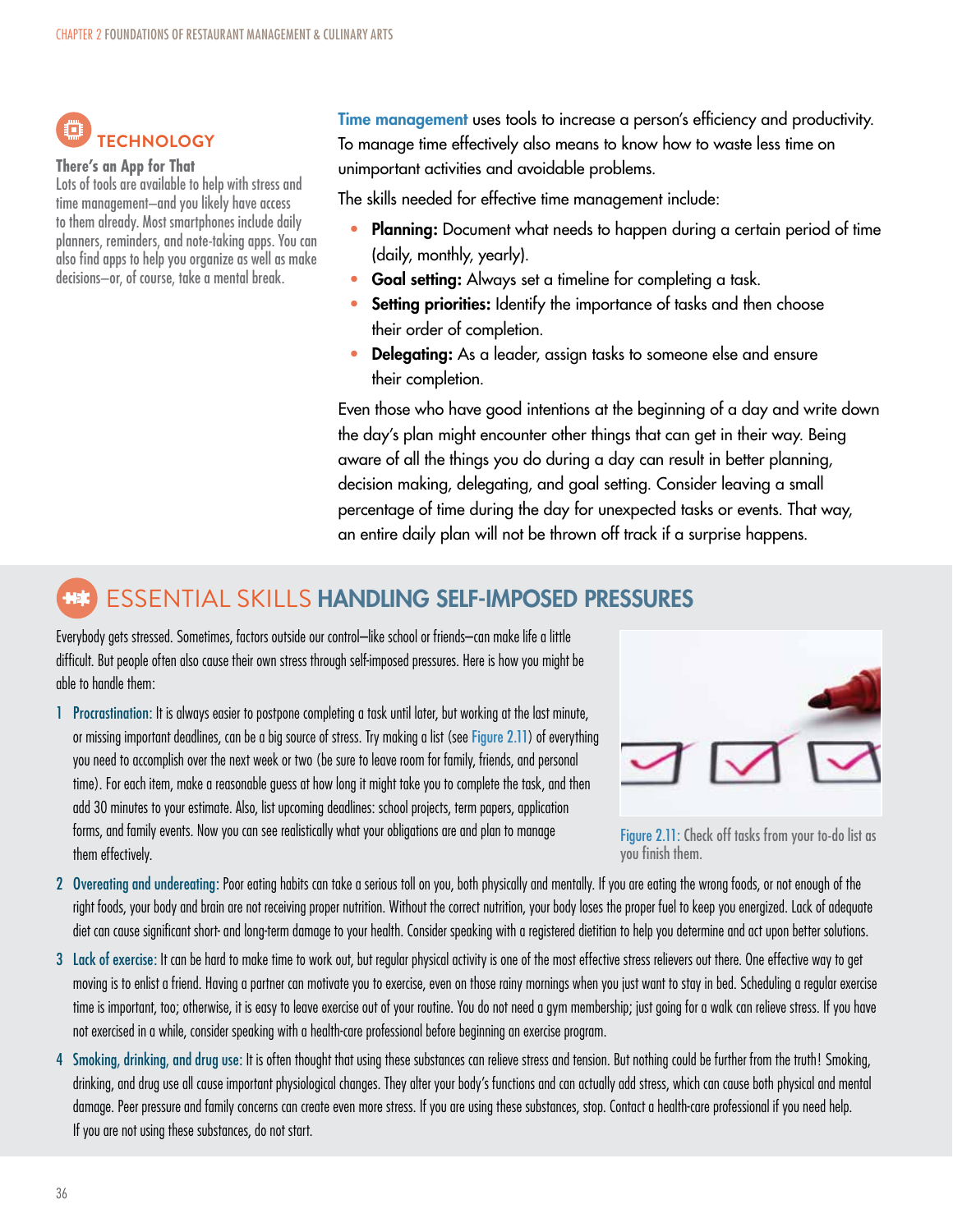# **STAYING EDUCATED AND INVOLVED**

Part of self-development is being involved in the industry's current conversations. Look for opportunities that help you understand how the industry is changing. You can use that knowledge to help grow your skills and adapt to new trends and ideas. Some possible opportunities include:

- Industry publications and online groups: You can keep track of the latest news via web-based publications such as Nation's Restaurant News and Restaurant Business.
- Professional organizations: Membership in an organization often comes with access to research, newsletters, education, conferences, and workshops. The National Restaurant Association (NRA) and the American Culinary Federation (ACF) are examples of professional organizations.
- Certifications: A certification shows that a person has demonstrated a high level of skill and has met specific performance requirements (often through an examination). Certifications are usually administered through professional organizations. Some certifications are highly desired by employers. Certification examples include the ServSafe Food Protection Manager Certification, the Certified Executive Chef (CEC), and the Certified Hospitality Executive (CHE).
- Continuing education: Community colleges and universities frequently offer classes for working professionals to stay current in skills. Some conferences also feature education sessions for this purpose.

#### **Networking**

The purpose of networking is to connect with several people to build relationships that may result in career advancement, industry updates, and greater knowledge and skill. Networking also promotes important dialogue among industry professionals, which in some cases promotes changes that serve to improve the industry overall.

One method of networking is to attend industry-focused conferences and trade shows where you can talk with and learn from other attendees. Most of these events offer education sessions and social events where you can meet people, as well as exhibit booths where vendors explain their products. Other methods for networking include:

- Participating in community events and sharing information about the organization
- Attending state and local restaurant association meetings and social events
- Participating in community career days, forums, charity events, and service projects
- Volunteering as a community mentor and getting to know key community leaders

**INTRODUCTION FOODSERVICE CAREER PATHWAYS SKILLS NEEDED FOR A SUCCESSFUL CAREER A SELECTION OF CAREERS HEALTH AND WELLNESS STAYING EDUCATED AND INVOLVED** 

# **POID YOU KNOW**

As a student of the ProStart program, you could earn certificates of recognition for passing exams as well as the National Certificate of Achievement from the National Restaurant Association.

#### Ö **TECHNOLOGY**

**Online Professional Development Options** Many people take advantage of online professional development options. These can include classes, forums, certifications, and social networking.

Professional organizations such as the Research Chefs Association and the American Culinary Federation provide online classes and other information about the professional culinary world. LinkedIn is a very popular site that allows members to share knowledge and build relationships with others in the industry.

You can find out more at:

Culinology.org Acfchefs.org Linkedin.com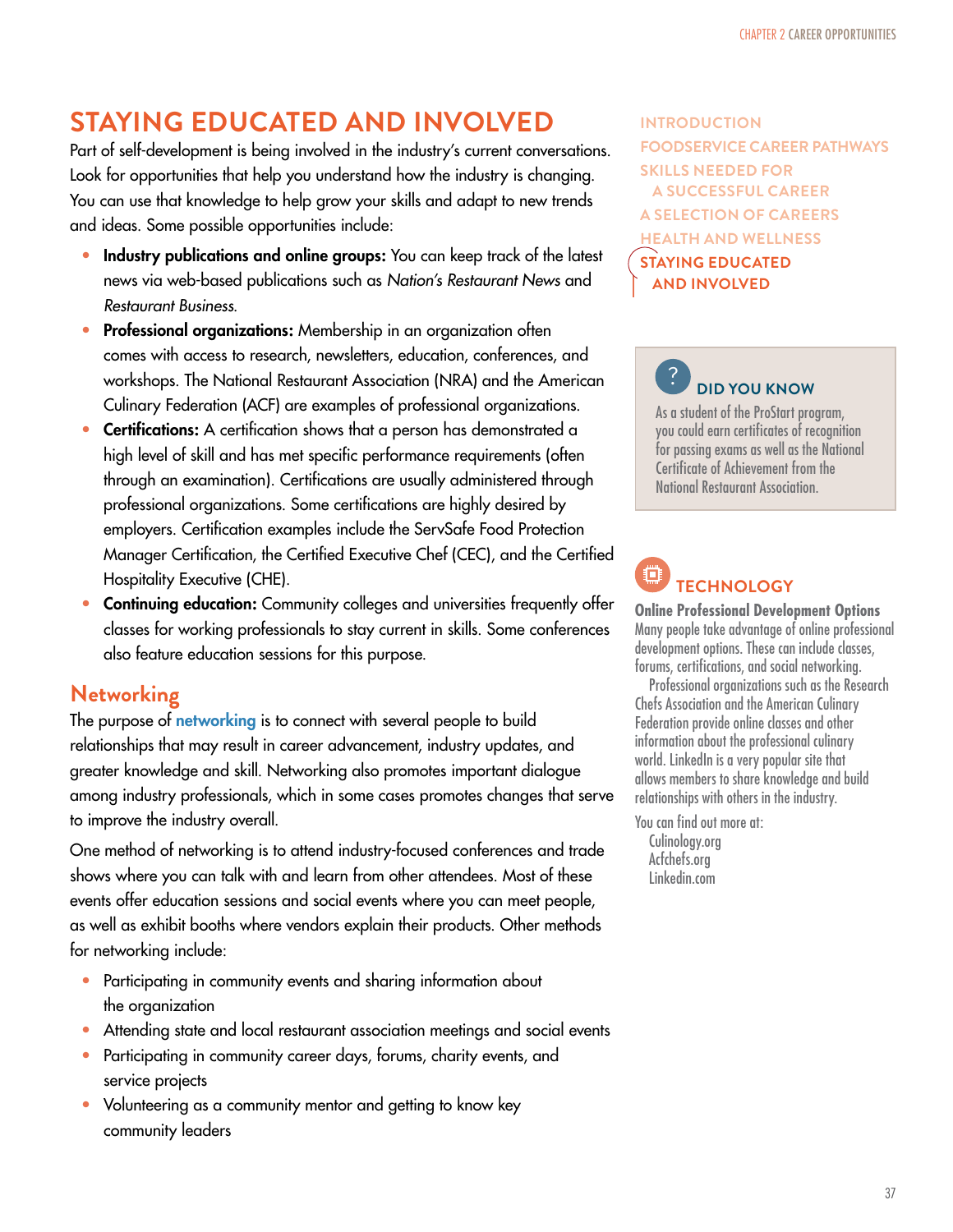• Visiting area competitors and other businesses to establish rapport and assess business opportunities

An important factor to remember about networking relationships is that they must be a two-way street. A professional does not expect his or her network to always provide information, contacts, or opportunities. Each member must participate and offer opportunities in the network as well. Figure 2.12 shows how networking connects professionals.



Figure 2.12: Networking will help you connect with other professionals, which will help you advance in your career. But remember that networking is a two-way street; each member must participate.

# KNOWLEDGE CHECK

- 1 Why is it important to have a mentor?
- 2 Describe five careers in the hospitality industry.
- 3 List the steps to having a healthy lifestyle.
- 4 What skills are needed to effectively manage your time?
- 5 What is networking?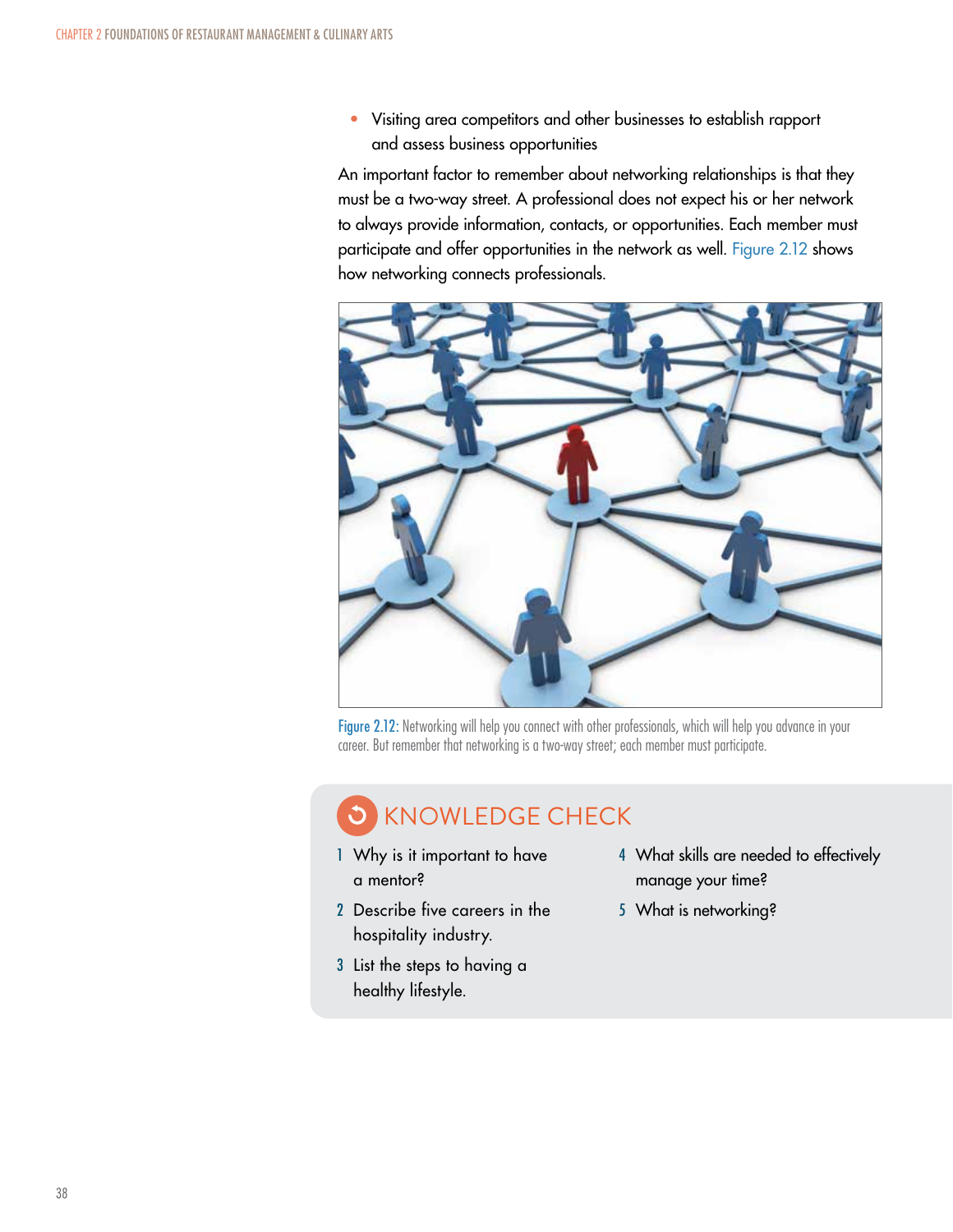# **SUMMARY**

In this chapter, you learned the following:

- Front-of-the-house employees serve guests directly. The back-of-the-house employees work outside the public space.
- Entry-level positions require little or no previous experience and usually lead to other positions with more responsibility. Entry-level jobs in the foodservice industry include host/hostess, buser, assistant cook, server, expediter, and dish washer.
- Restaurant and foodservice professionals must have the following: communication and teamwork skills, a positive attitude, technology skills, math skills, analyzing and problem-solving skills, knife and the other equipment skills, food safety knowledge, and product knowledge.
- To stay healthy as an industry employee, eat right, get exercise, maintain work-life balance, take advantage of the resources offered, avoid substance abuse, have a plan for saving money, and find a job that makes you happy.





- Stress is the condition where, or feeling that, demands exceed the resources available for use. Stress management is a process that people use to identify what causes stress for personal life and then apply various strategies to minimize its effects.
- Staying involved in the industry includes staying current with industry publications and online groups, participating in professional organizations, networking, and completing training and education.

# CASE STUDY FOLLOW-UP

Refer back to the unit-opening case study, and answer these questions.

- Question 1: If Michele starts to get stressed in her role of manager at Salvatore's, what are some coping mechanisms she can use?
- Question 2: Now that Michele is manager at Salvatore's, what are some ways that she can stay involved and connected to the restaurant industry?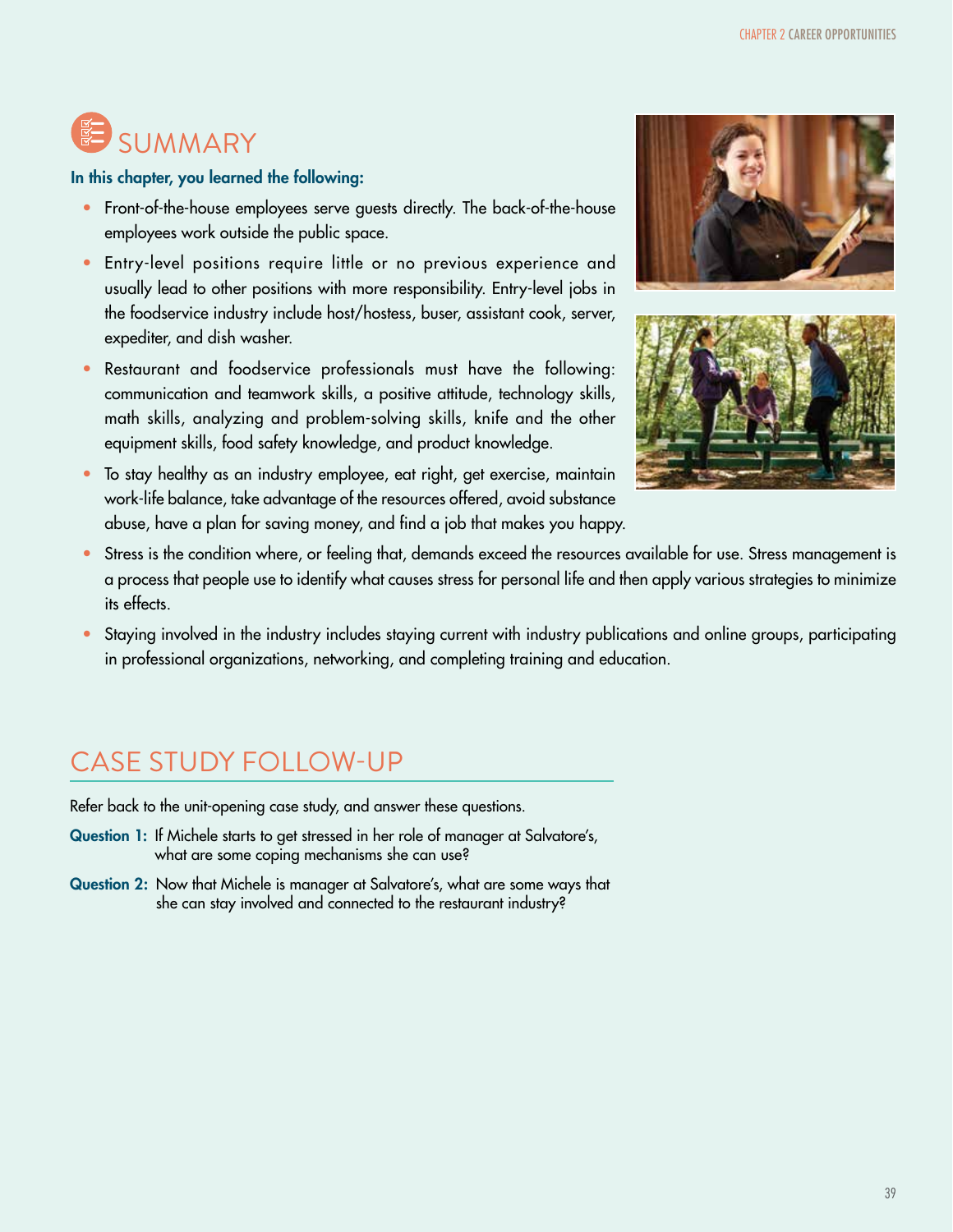# CHAPTER ACTIVITIES

#### Language Arts: Mentoring

Mentors can play an important role in your career and beyond. Many people have mentors for different aspects of their lives—school, sports, family, etc. Write two paragraphs about a mentor in your life. In the first paragraph, explain the qualities of the person that makes him or her a good mentor. In the second paragraph, describe how you plan to work with your mentor to meet your goals. If you do not currently have a mentor, use these paragraphs to describe what you would like to find in a mentor and ideas about how you can find one.

#### Science: The Purpose of Stress

What exactly is stress? How has it played a role in human evolution and development? Some physical indicators are listed in this chapter, but what in your body makes those changes happen? Does "good" stress differ physiologically from "bad" stress?

Write a report explaining the science of stress, focusing on what it is, why it is important, and what it can do to your body and mind. Make an argument for why stress should or should not be a factor in our contemporary lives. What needs does it serve, if any?

#### Math: Scheduling Your Time

Based on a 40-hour workweek, detail your current school schedule. Log your hours as appointments into a time planning tool. Include in your schedule all sports and group project meetings. Add up all of the hours you spend a week after you have entered them into your schedule, and determine how many hours over the normal 40 hours in a workweek you are putting in to set up your future plans.

#### Collaboration: FOH or BOH?

Eager to meet new people every day? Can't imagine working anywhere other than behind the grill? Pair up with someone to create opposing presentations. One of you should explain the benefits of working in the front of the house, while the other focuses on the back of the house. Use job descriptions, blogs, and other industry resources to support your ideas.

#### Career Readiness: Off the Career Path

The positions in this chapter focus on jobs and career pathways in restaurant and foodservice operations. Identify three positions that you find interesting that are outside the paths described already in this chapter but are still part of the food industry. List their primary responsibilities, the skills you might need to be successful in them, and why you find these jobs interesting.

#### Critical Thinking: Diagram

Beginning with a typical entry-level position, diagram three potential career paths, including at least three positions in each path.